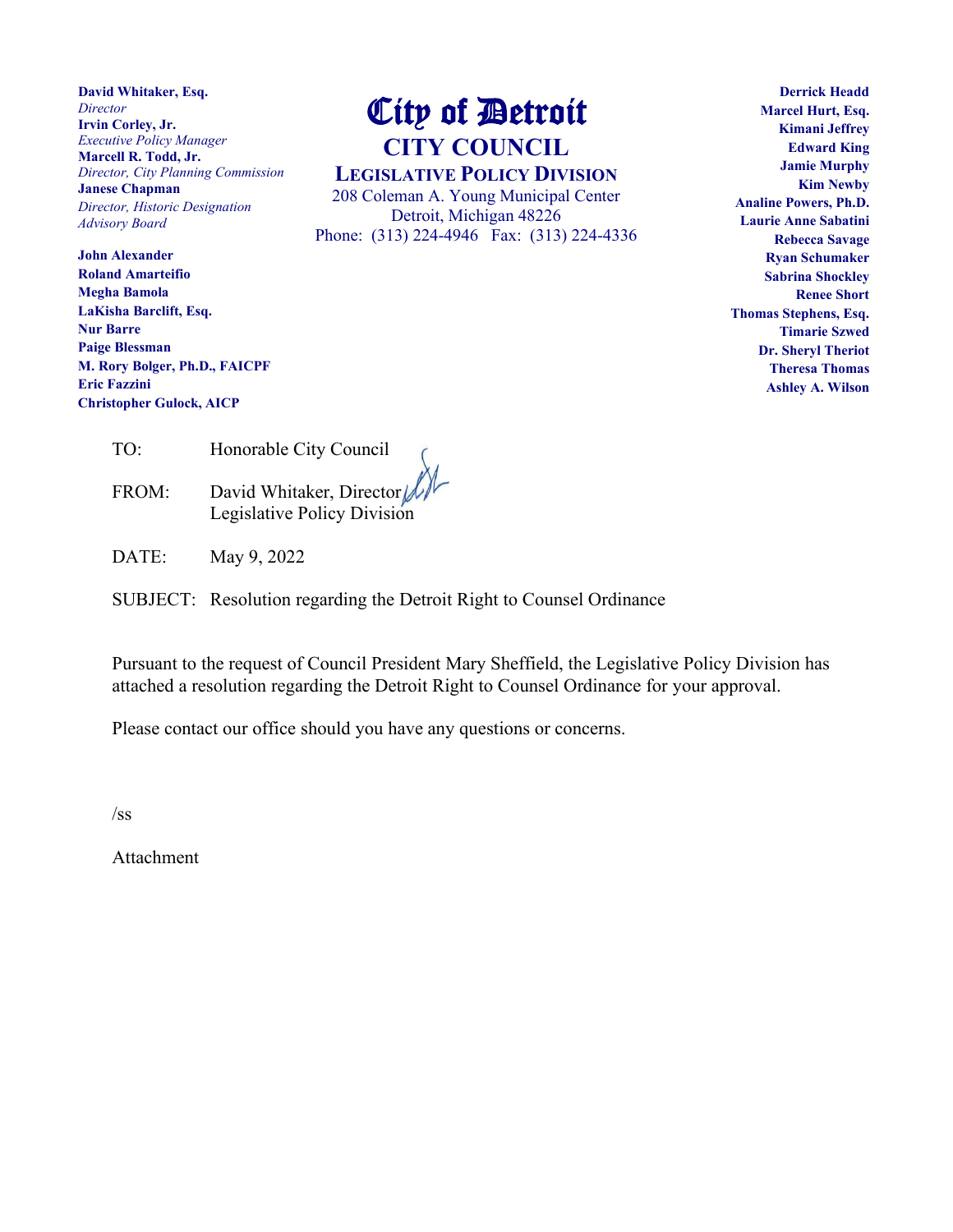## **RESOLUTION BY COUNCIL PRESIDENT MARY SHEFFIELD**

## **RESOLUTION REGARDING THE DETROIT RIGHT TO COUNSEL ORDINANCE**

WHEREAS, Even before the COVID 19 pandemic, Detroiters without legal representation experienced large numbers of evictions. Before the pandemic, eviction cases averaged over 30,000 per year. Detroit has more eviction cases than in New York City, Philadelphia, Chicago and even the entire state of New Jersey.

WHEREAS, Under 5% of people facing eviction had legal representation and landlords and corporations who were filing cases had access to legal representation over 94% of the time.

WHEREAS, Evictions increases poverty, disrupts education, causes mental health issues, and continues the cycle of homelessness in Detroit. These evictions harm individuals and families especially seniors, people with disabilities and households headed by Black women.

WHEREAS, Since the pandemic, there have been short term eviction bans and federal funds have been used to provide some legal representation to Detroiters who asked for eviction help. The need for full legal representation for Detroiters facing eviction will remain after the federal funds run out.

WHEREAS, Right to Counsel is part of a national movement. Right to Counsel ordinances have been enacted in 13 cities throughout the US, including New York City, Philadelphia, San Francisco, and Toledo.

WHEREAS, These programs, although implemented differently in each municipality, have partnered with legal services organizations and local nonprofits experienced with housing services and have been supported by public funds.

WHEREAS, Studies, including one conducted in Detroit, have shown that individuals facing eviction are 18 times more likely to stay in their homes when they have legal representation. In New York City, evictions have dropped by 37% after adopting an ordinance and implementing a Right to Counsel program.

WHEREAS, effective the Detroit Right to Counsel Ordinance, regardless of funding sources, must provide full legal representation and robust community outreach and engagement.

THEREFORE, BE IT RESOLVED The Detroit City Council strongly urges Mayor Duggan and his administration to provide full legal representation and robust community outreach and engagement to Detroiters facing eviction. Moreover, program development, implementation, monitoring and evaluation will be done with experienced nonprofit organizations, housing services providers, and tenant rights groups that have demonstrated experience, expertise, community partnerships, and cultural competencies in serving Detroiters facing eviction.

THEREFORE, BE IT RESOLVED The Detroit City Council strongly urges Mayor Duggan and his administration to select all designated organizations to provide full legal representation through a responsible bidder process; provide all contracts, including those under \$25,000, for